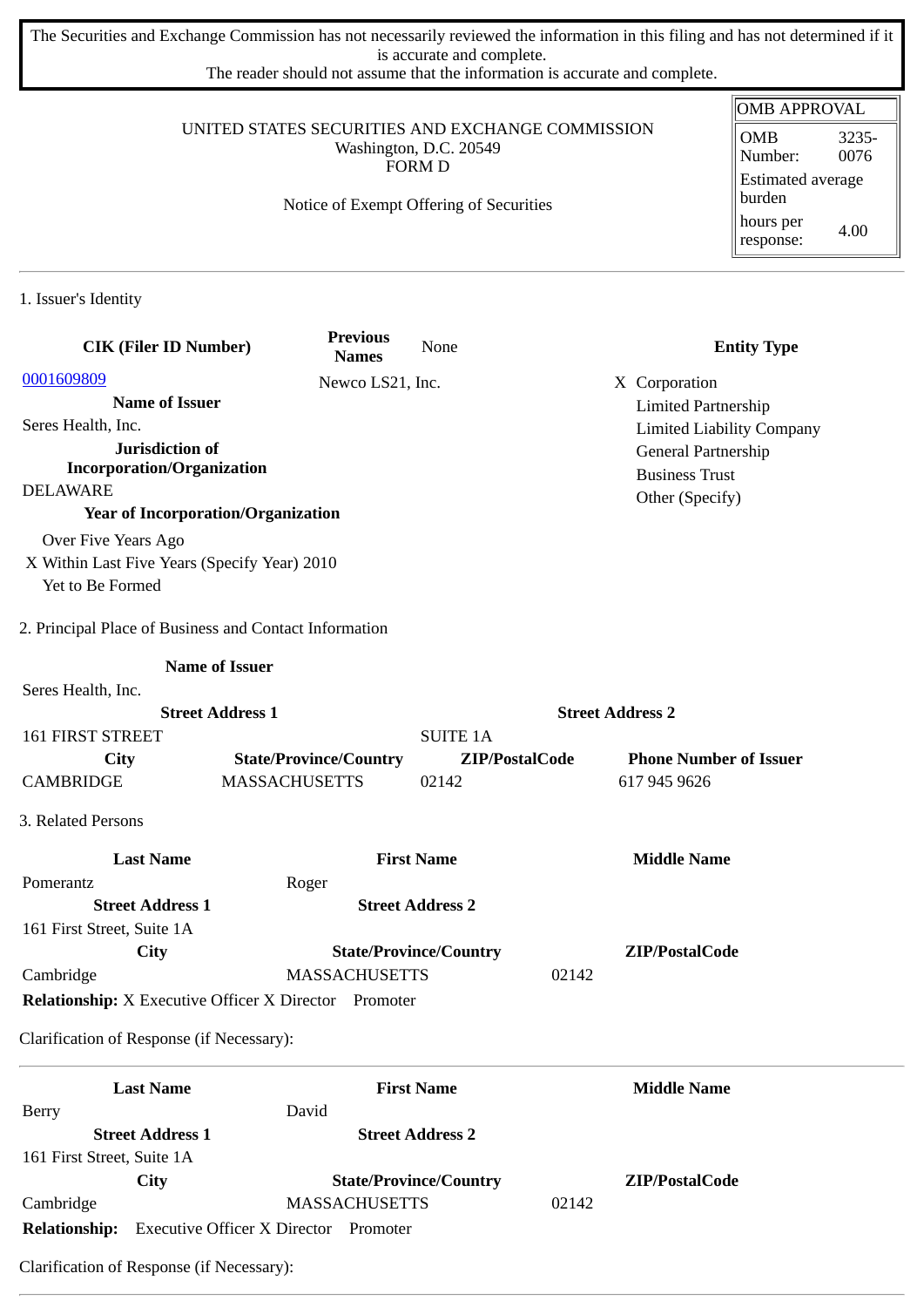|                            | <b>Last Name</b>                          | <b>First Name</b>                                          |               | <b>Middle Name</b> |
|----------------------------|-------------------------------------------|------------------------------------------------------------|---------------|--------------------|
| Afeyan                     |                                           | Noubar                                                     |               |                    |
|                            | <b>Street Address 1</b>                   | <b>Street Address 2</b>                                    |               |                    |
| 161 First Street, Suite 1A |                                           |                                                            |               |                    |
|                            | <b>City</b>                               | <b>State/Province/Country</b>                              |               | ZIP/PostalCode     |
| Cambridge                  |                                           | <b>MASSACHUSETTS</b>                                       | 02142         |                    |
|                            |                                           | <b>Relationship:</b> Executive Officer X Director Promoter |               |                    |
|                            | Clarification of Response (if Necessary): |                                                            |               |                    |
|                            | <b>Last Name</b>                          | <b>First Name</b>                                          |               | <b>Middle Name</b> |
| Cautreels                  |                                           | Werner                                                     |               |                    |
|                            | <b>Street Address 1</b>                   | <b>Street Address 2</b>                                    |               |                    |
| 161 First Street, Suite 1A |                                           |                                                            |               |                    |
|                            | City                                      | <b>State/Province/Country</b>                              |               | ZIP/PostalCode     |
| Cambridge                  |                                           | <b>MASSACHUSETTS</b>                                       | 02142         |                    |
|                            |                                           | Relationship: Executive Officer X Director Promoter        |               |                    |
|                            | Clarification of Response (if Necessary): |                                                            |               |                    |
|                            | <b>Last Name</b>                          | <b>First Name</b>                                          |               | <b>Middle Name</b> |
| Hutt                       |                                           | Peter                                                      | <b>Barton</b> |                    |
|                            | <b>Street Address 1</b>                   | <b>Street Address 2</b>                                    |               |                    |
| 161 First Street, Suite 1A |                                           |                                                            |               |                    |
|                            | <b>City</b>                               | <b>State/Province/Country</b>                              |               | ZIP/PostalCode     |
| Cambridge                  |                                           | <b>MASSACHUSETTS</b>                                       | 02142         |                    |
|                            |                                           | <b>Relationship:</b> Executive Officer X Director Promoter |               |                    |
|                            | Clarification of Response (if Necessary): |                                                            |               |                    |
| 4. Industry Group          |                                           |                                                            |               |                    |
| Agriculture                |                                           | <b>Health Care</b>                                         | Retailing     |                    |
|                            | <b>Banking &amp; Financial Services</b>   | Biotechnology                                              | Restaurants   |                    |
|                            | <b>Commercial Banking</b>                 | <b>Health Insurance</b>                                    |               |                    |
| Insurance                  |                                           |                                                            | Technology    |                    |
|                            |                                           | Hospitals & Physicians                                     | Computers     |                    |

 Investment Banking Pooled Investment Fund Is the issuer registered as an investment company under the Investment Company Act of 1940? Yes No Other Banking & Financial Services Business Services Energy Coal Mining Electric Utilities Energy Conservation Environmental Services Oil & Gas Other Energy X Pharmaceuticals Other Health Care Manufacturing Real Estate **Commercial**  Construction REITS & Finance Residential Other Real Estate Telecommunications Other Technology Travel Airlines & Airports Lodging & Conventions Tourism & Travel Services Other Travel **Other** 

Investing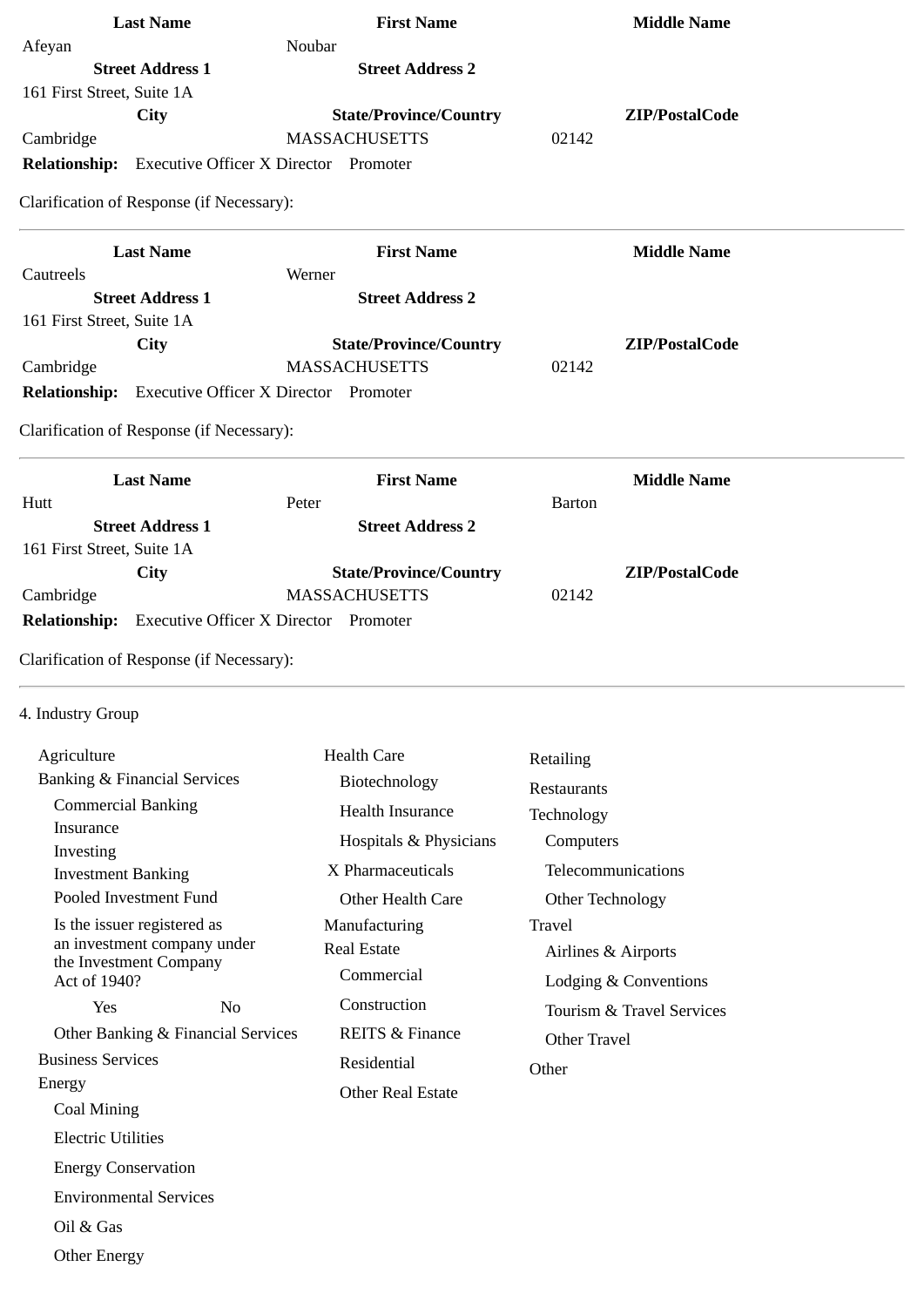#### 5. Issuer Size

| <b>Revenue Range</b>             | <b>OR</b> | <b>Aggregate Net Asset Value Range</b> |
|----------------------------------|-----------|----------------------------------------|
| No Revenues                      |           | No Aggregate Net Asset Value           |
| $$1 - $1,000,000$                |           | $$1 - $5,000,000$                      |
| $$1,000,001 - $5,000,000$        |           | \$5,000,001 - \$25,000,000             |
| $$5,000,001 -$<br>\$25,000,000   |           | $$25,000,001 - $50,000,000$            |
| $$25,000,001 -$<br>\$100,000,000 |           | \$50,000,001 - \$100,000,000           |
| Over \$100,000,000               |           | Over \$100,000,000                     |
| X Decline to Disclose            |           | Decline to Disclose                    |
| Not Applicable                   |           | Not Applicable                         |

6. Federal Exemption(s) and Exclusion(s) Claimed (select all that apply)

|                                                   | Investment Company Act Section 3(c) |                    |  |
|---------------------------------------------------|-------------------------------------|--------------------|--|
| Rule $504(b)(1)$ (not (i), (ii) or (iii))         | Section $3(c)(1)$                   | Section $3(c)(9)$  |  |
| Rule 504 (b) $(1)(i)$                             | Section $3(c)(2)$                   | Section $3(c)(10)$ |  |
| Rule 504 (b) $(1)(ii)$<br>Rule 504 (b) $(1)(iii)$ | Section $3(c)(3)$                   | Section $3(c)(11)$ |  |
| Rule 505                                          | Section $3(c)(4)$                   | Section $3(c)(12)$ |  |
| $X$ Rule 506(b)                                   | Section $3(c)(5)$                   | Section $3(c)(13)$ |  |
| Rule $506(c)$<br>Securities Act Section 4(a)(5)   | Section $3(c)(6)$                   | Section $3(c)(14)$ |  |
|                                                   | Section $3(c)(7)$                   |                    |  |

- 7. Type of Filing
- X New Notice Date of First Sale 2014-05-23 First Sale Yet to Occur Amendment
- 8. Duration of Offering

Does the Issuer intend this offering to last more than one year? Yes X No

9. Type(s) of Securities Offered (select all that apply)

| X Equity                                                                                       | Pooled Investment Fund Interests   |
|------------------------------------------------------------------------------------------------|------------------------------------|
| Debt                                                                                           | Tenant-in-Common Securities        |
| Option, Warrant or Other Right to Acquire Another Security                                     | <b>Mineral Property Securities</b> |
| Security to be Acquired Upon Exercise of Option, Warrant or<br>Other Right to Acquire Security | Other (describe)                   |

10. Business Combination Transaction

Is this offering being made in connection with a business combination transaction, such as is this oriening being made in connection with a business combination transaction, such as  $Y$ es X No a merger, acquisition or exchange offer?

Clarification of Response (if Necessary):

11. Minimum Investment

Minimum investment accepted from any outside investor \$0 USD

12. Sales Compensation

Recipient Recipient CRD Number X None (Associated) Broker or Dealer X None (Associated) Broker or Dealer CRD Number X None **Street Address 1 Street Address 2**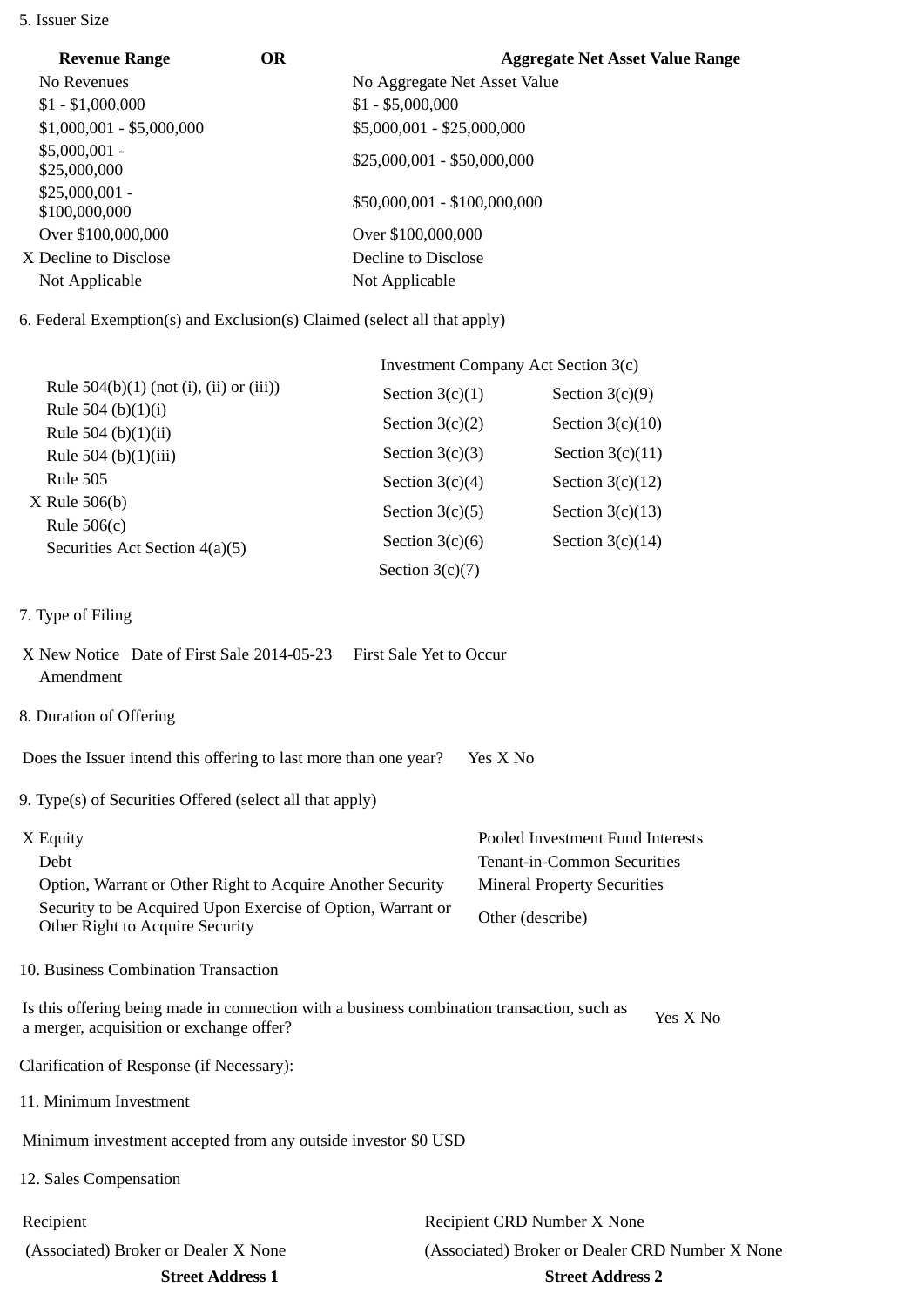| <b>Total Offering Amount</b> | \$10,628,990 USD or Indefinite |                       |
|------------------------------|--------------------------------|-----------------------|
| <b>Total Amount Sold</b>     | \$10,628,990 USD               |                       |
| Total Remaining to be Sold   |                                | \$0 USD or Indefinite |

Clarification of Response (if Necessary):

## 14. Investors

Select if securities in the offering have been or may be sold to persons who do not qualify as accredited investors, and enter the number of such non-accredited investors who already have invested in the offering.

Regardless of whether securities in the offering have been or may be sold to persons who do not qualify as accredited investors, enter the total number of investors who already have invested in the offering:

15. Sales Commissions & Finder's Fees Expenses

Provide separately the amounts of sales commissions and finders fees expenses, if any. If the amount of an expenditure is not known, provide an estimate and check the box next to the amount.

| <b>Sales Commissions</b> | \$0 USD Estimate |
|--------------------------|------------------|
| Finders' Fees            | \$0 USD Estimate |

Clarification of Response (if Necessary):

16. Use of Proceeds

Provide the amount of the gross proceeds of the offering that has been or is proposed to be used for payments to any of the persons required to be named as executive officers, directors or promoters in response to Item 3 above. If the amount is unknown, provide an estimate and check the box next to the amount.

\$0 USD Estimate

Clarification of Response (if Necessary):

Signature and Submission

Please verify the information you have entered and review the Terms of Submission below before signing and clicking SUBMIT below to file this notice.

## Terms of Submission

In submitting this notice, each issuer named above is:

- Notifying the SEC and/or each State in which this notice is filed of the offering of securities described and undertaking to furnish them, upon written request, in the accordance with applicable law, the information furnished to offerees.\*
- Irrevocably appointing each of the Secretary of the SEC and, the Securities Administrator or other legally designated officer of the State in which the issuer maintains its principal place of business and any State in which this notice is filed, as its agents for service of process, and agreeing that these persons may accept service on its behalf, of any notice, process or pleading, and further agreeing that such service may be made by registered or certified mail, in any Federal or state action, administrative proceeding, or arbitration brought against the issuer in any place subject to the jurisdiction of the United States, if the action, proceeding or arbitration (a) arises out of any activity in connection with the offering of securities that is the subject of this notice, and (b) is founded, directly or indirectly, upon the provisions of: (i) the Securities Act of 1933, the Securities Exchange Act of 1934, the Trust Indenture Act of 1939, the Investment Company Act of 1940, or the Investment Advisers Act of 1940, or any rule or regulation under any of these statutes, or (ii) the laws of the State in which the issuer maintains its principal place of business or any State in which this notice is filed.
- Certifying that, if the issuer is claiming a Regulation D exemption for the offering, the issuer is not disqualified from relying on Regulation D for one of the reasons stated in Rule 505(b)(2)(iii) or Rule 506(d).

 $\overline{10}$